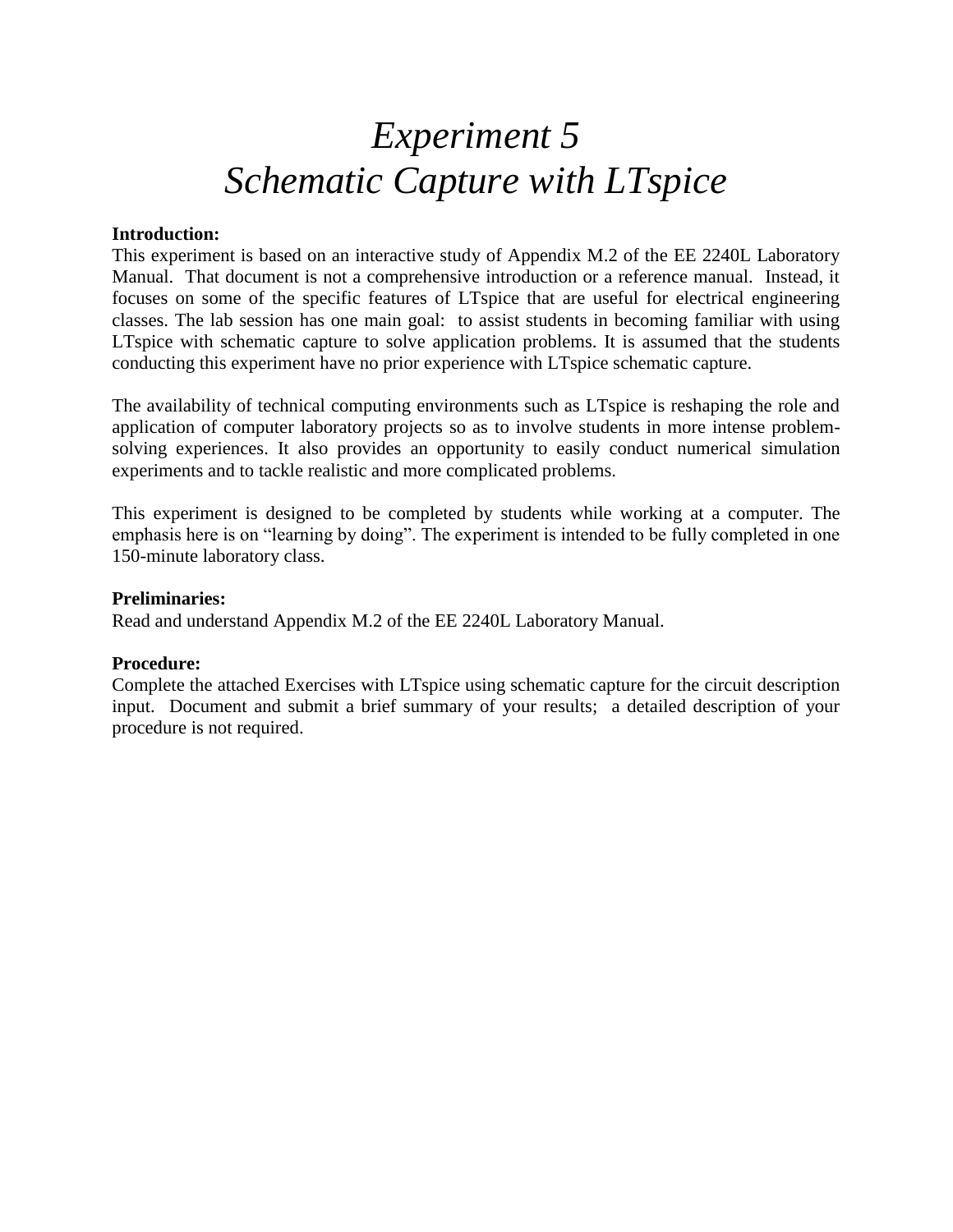**Exercise 1:** Use LTspice to determine the numerical value of  $V_a$ .

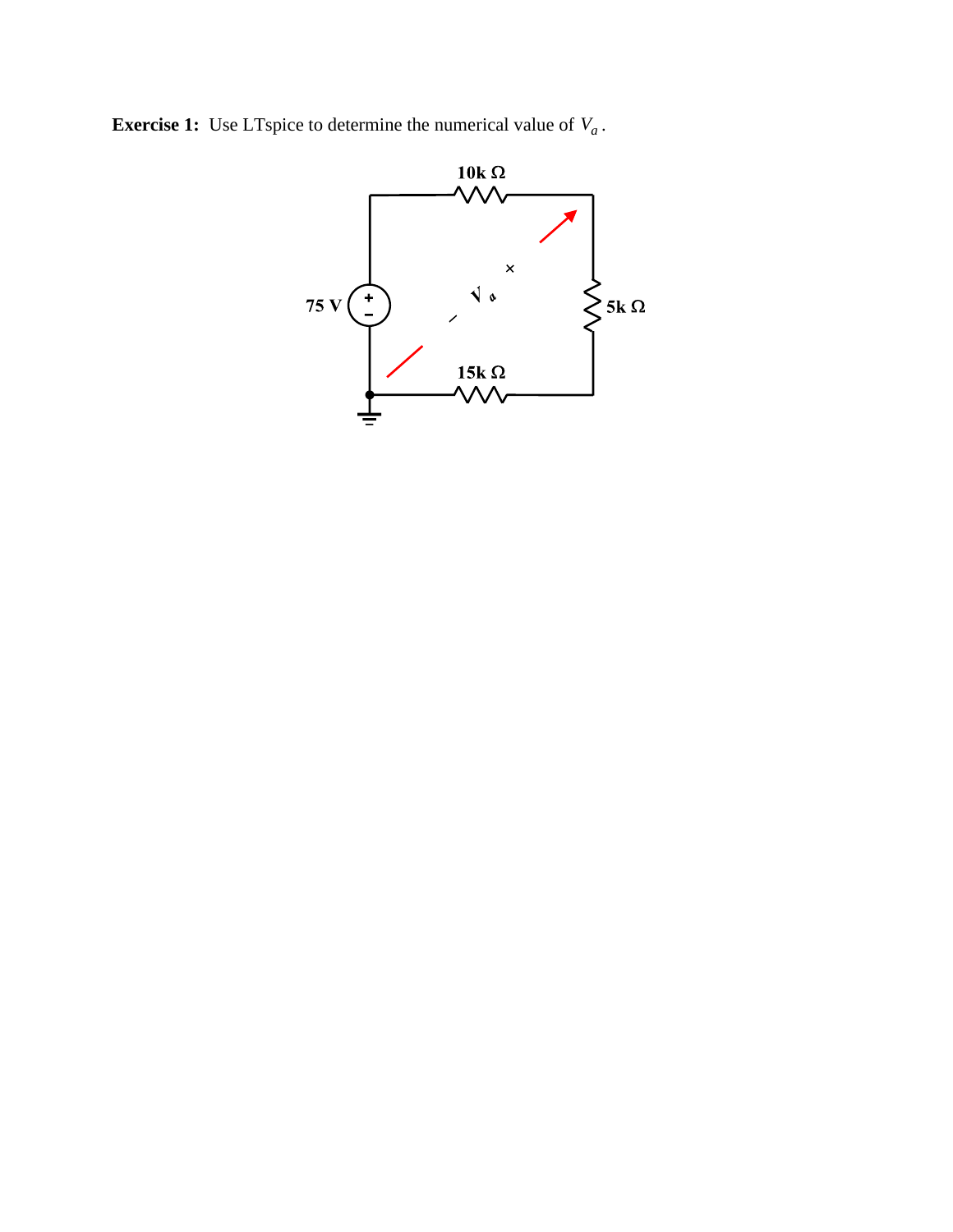**Exercise 2:** Use LTspice to determine the numerical values of  $V_x$  and  $I_y$ .

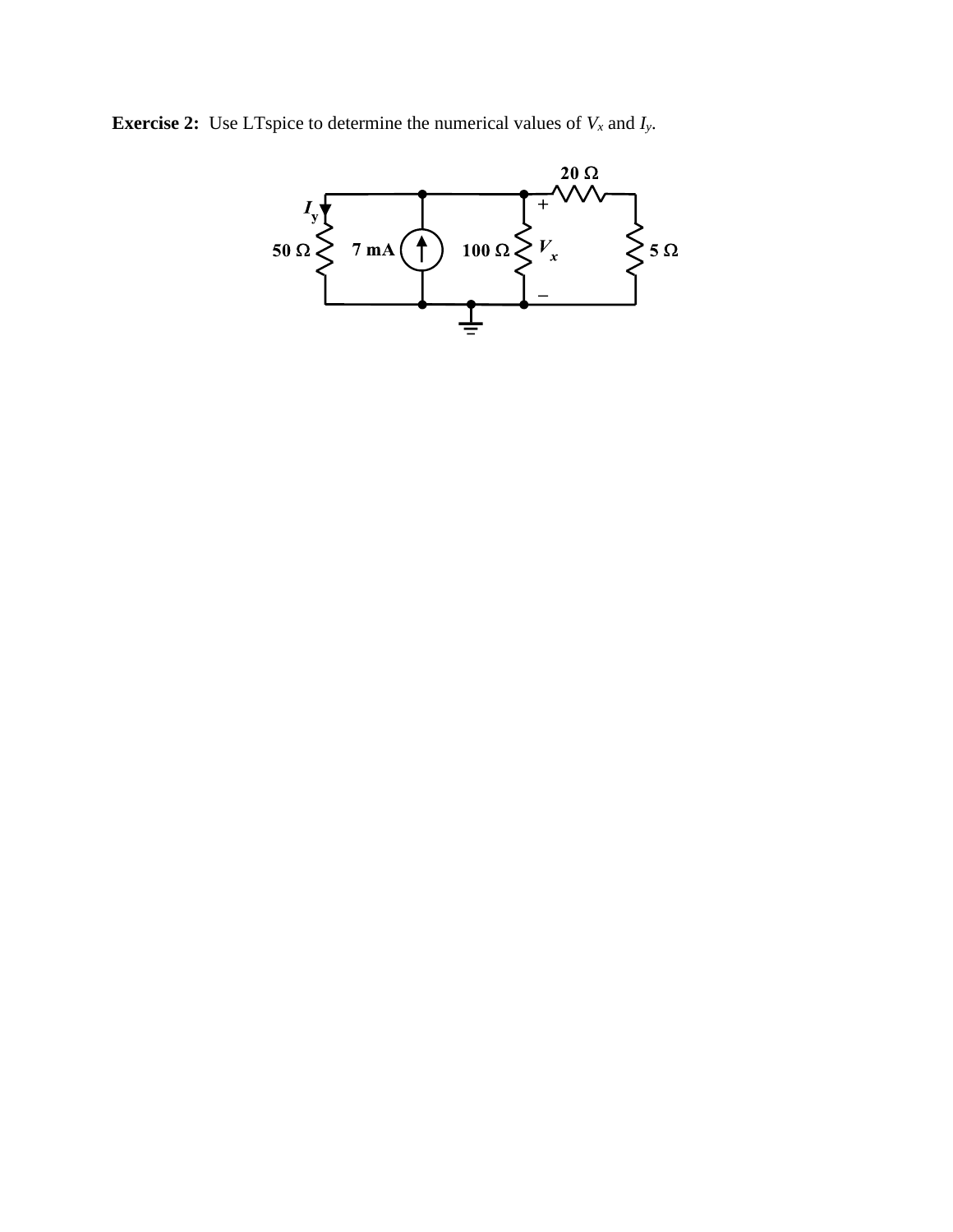**Exercise 3:** Use LTspice to determine the numerical value of *Va*.

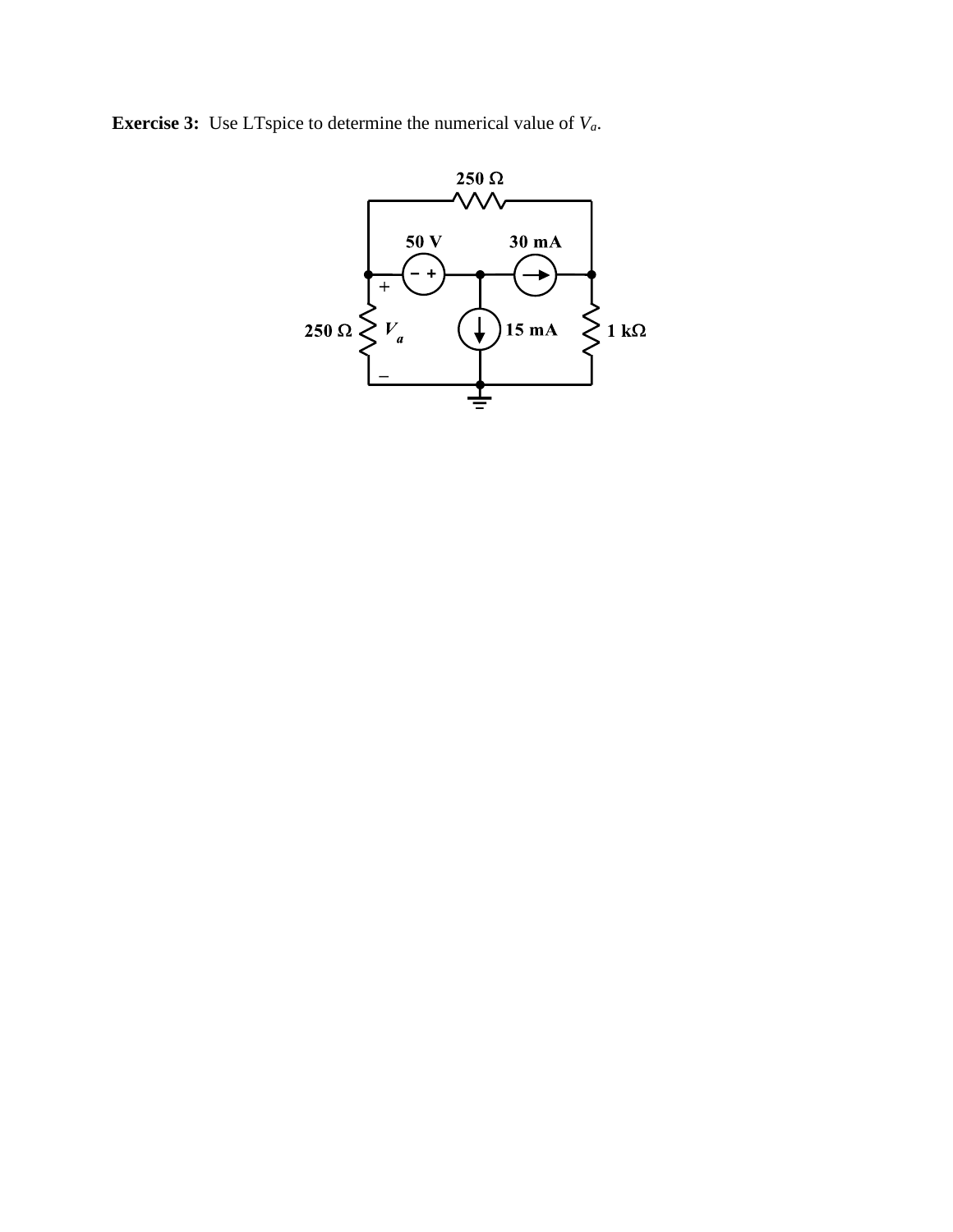**Exercise 4:** Use LTspice to determine the numerical value of  $V$ <sup>0</sup> and the amount of power absorbed by the 3 k $\Omega$  resistor.